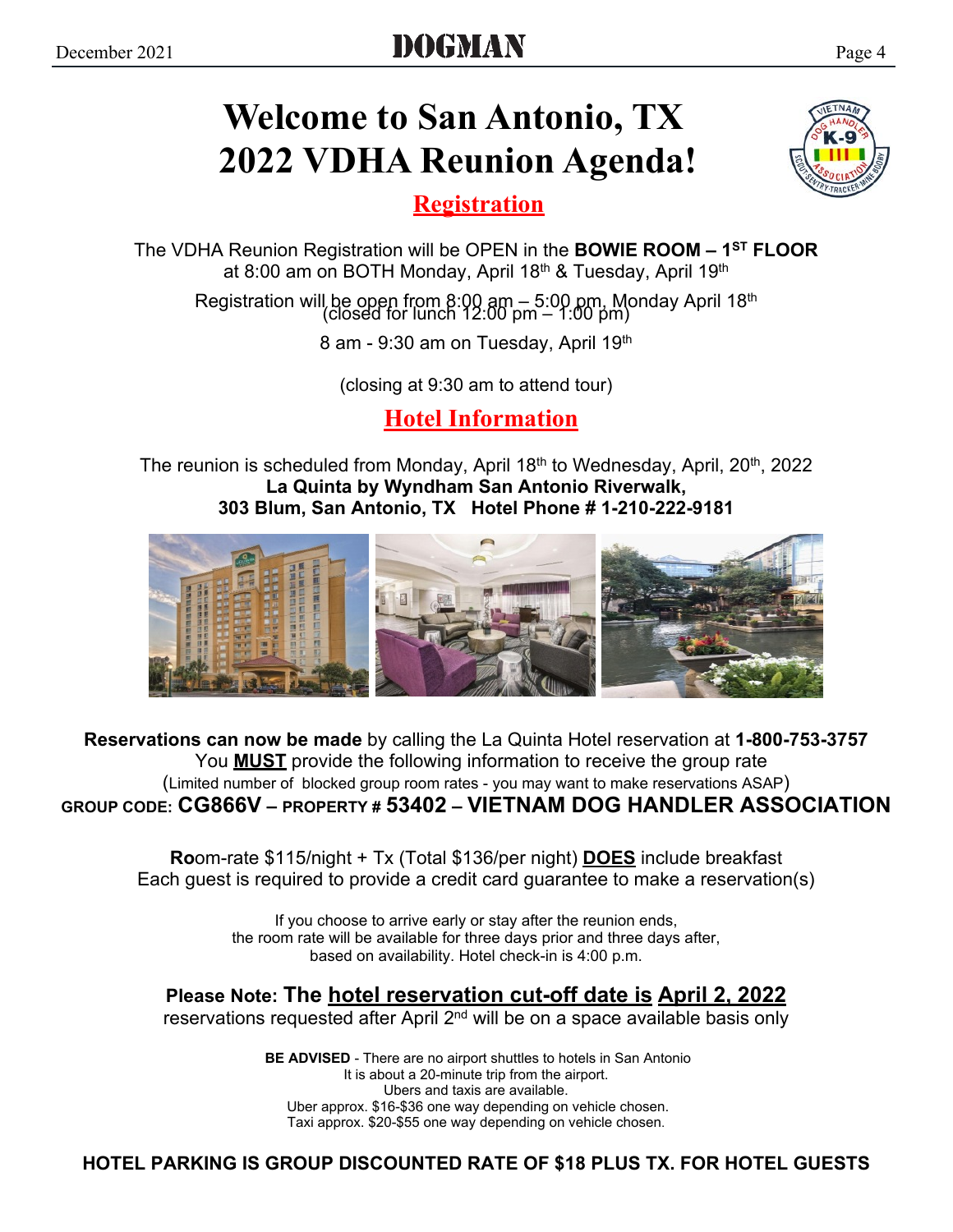### **HOSPITALITY ROOM – BOWIE ROOM - FIRST FLOOR**

Hospitality room will be open starting Monday, April 18<sup>th</sup> from 8:00 am  $-$  11:00 pm Tuesday, April 19<sup>th</sup> from 8:00 am  $-$  11:00 pm Wednesday, April 20<sup>th</sup> from 8:00 am  $-$  4:00 pm (giving everyone time to get ready for dinner)

## **VDHA BX – CROCKETT WEST ROOM - FIRST FLOOR**

MIKE HURDER, MANAGER

VDHA BX will be open at 8:00 am - Monday, April 18<sup>th</sup> - Tuesday, April 19<sup>th</sup> 8:00 am and Wednesday, April 20<sup>th</sup> approximately 10:00 am (after General Membership Meeting) **BX will close nightly at 6:00 pm and, if sales warrant, after dinner meal**

The BX will stay open with **these exceptions**:

#1 - 12:00 pm - 1:00 pm for Lunch on Monday, April 18<sup>th</sup> and Wednesday, April 20<sup>th</sup> #2 - 9:30 am - 4:00 pm on Tuesday, April 19<sup>th</sup> to attend the Lackland tour (BX will re-open as soon as possible after the tour) **#3** - Select times when minimal BX Merchandise Sales doesn't support keeping the BX open (In this event, a sign will be posted as to when the BX will re-open) **#4** - 3:00 pm on Wednesday, April 20<sup>th</sup> when BX will be shutting down to pack up merchandise for transporting back home and preparing for the 6:00 pm Banquet. Please do not delay! Visit the BX as quickly as you can because the longer you wait, the more chance you take that the item you want will be sold out.

## **50 /50 RAFFLE**

Wednesday, April  $20<sup>th</sup>$  during the open cash bar 6:30 pm – 6:55 pm before dinner is served.

Tickets can be purchased at registration area during operating hours and any time throughout reunion by seeing Bob or Debbie Palochik or the appointed ticket sales person(s)

## **\* \* \* TICKETS ARE \$1.00/ea or 6/\$5.00 \* \* \***

**Raffle will be conducted by first pulling 5 tickets From those 5 tickets, 2 tickets will be pulled The winner will be pulled from the final 2 tickets**

**Officer's Meeting**

Monday, April 18, 2022 – 3:30 pm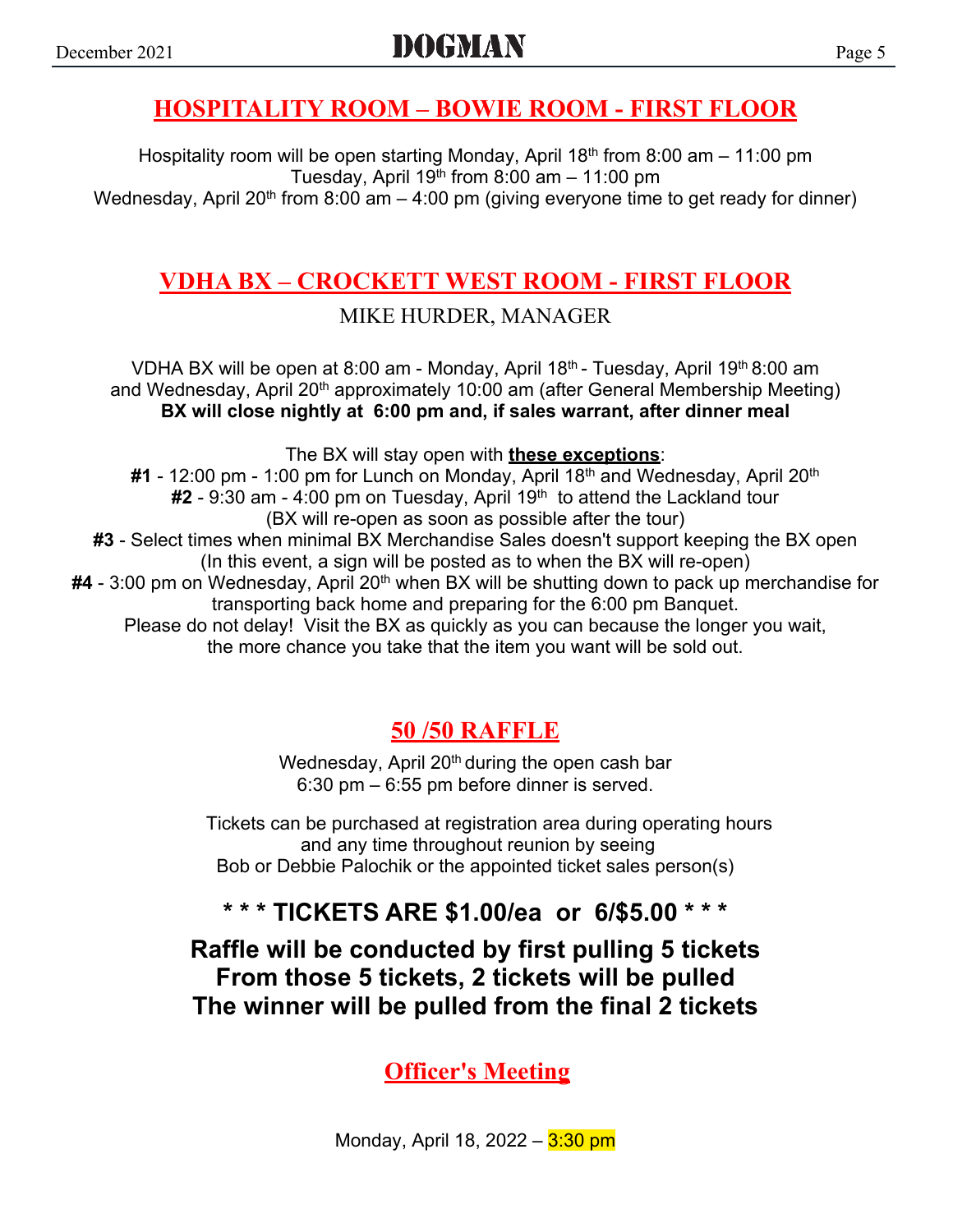# DOGMAN Page 6

**General Membership Meeting Active Members Only**

**Bowie Room – 1st floor (hospitality room) Wednesday, April 20, 2022, 9:00-10:00 am**

**LACKLAND AIR FORCE BASE TOUR \***

Tuesday, April 19, 2022 Four-hour tour - 10:00 am – 2:00 pm

### **ABSOLUTE REQUIREMENT FOR LACKLAND TOUR - NO EXCEPTIONS**

**100-PERSON CAPACITY - REGISTRATION ON A FIRST COME FIRST SERVED BASIS** The Lackland Public Affairs Department requires a completed information form be submitted with your

registration to participate in the tour. MEMBERS / SPOUSE / GUEST(S) INCLUDED THIS COMPLETED FORM, ALONG WITH YOUR REGISTRATION (INCLUDING PAYMENT), MUST BE RECEIVED BY **MARCH 15, 2022**

Registration(s) **for tour** received after March 15, 2022, will not be accepted – no exceptions

*NO REQUEST TO GO ON THE TOUR WILL BE ACCEPTED*

*AFTER MARCH 15, 2022, OR AT THE REUNION*

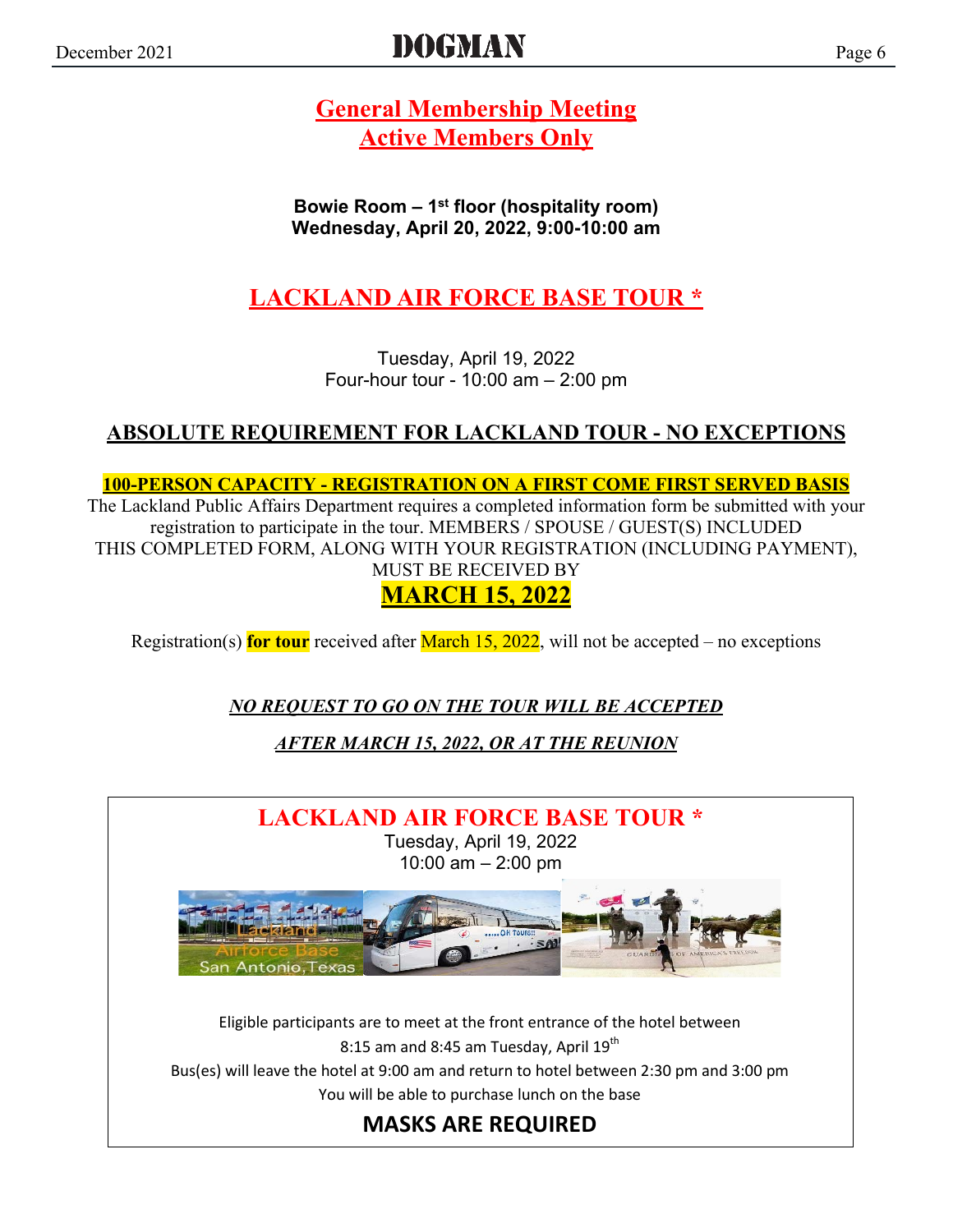# DOGMAN  $Page 7$

### **La Quinta Dinner Buffet Fiesta Ball Room - First Floor**

Wednesday, April  $20^{th}$  7:00 pm  $-$  9:00 pm Open cash bar 6:00 pm – 7:00 pm



*ITALIAN SPLENDER*

**Sliced Tomatoes & Mozzarella Salad** & Black Pepper Vinaigrette **Caesar Salad** with garlic croutons **Sicilian Vegetable Minestrone Breast of Chicken Napolitano**, bacon, tomato, mushroom, artichoke stew **Baked Fish al Limón** with a lemon, parsley, basil, and garlic butter **Italian Zucchini Casserole** with tomato, onions, and peppers **Three Cheese Tortellini** smothered with creamy alfredo **Warm Rolls and Butter Amaretto Cheesecake Regular/Decaf Coffee and Iced Tea**

#### **HOTEL COVID INFORMATION**

(at the writing of this information, October. 2022)

The hotel does not have any mandates in place. Mask/vaccination requirements are completely up to the group. Our staff members are wearing masks, but there is no mandate for guests. The city currently does not have any overall mandates in place and businesses are allowed to operate at 100% capacity. Masks are required in city buildings, at the airport and on transportation services (city busses).

#### **VDHA COVID INFORMATION**

The VDHA has no requirement for masks or proof of vaccination(s). **HOWEVER**, it is encouraged and recommended that you get your COVID-19 vaccination(s). PLEASE BRING MASKS WITH YOU AS THEY ARE REQUIRED ON THE TOUR AND MAY BE REQUIRED ELSEWHERE DURING THE REUNION

*THIS IS SUBJECT TO CHANGE DAILY*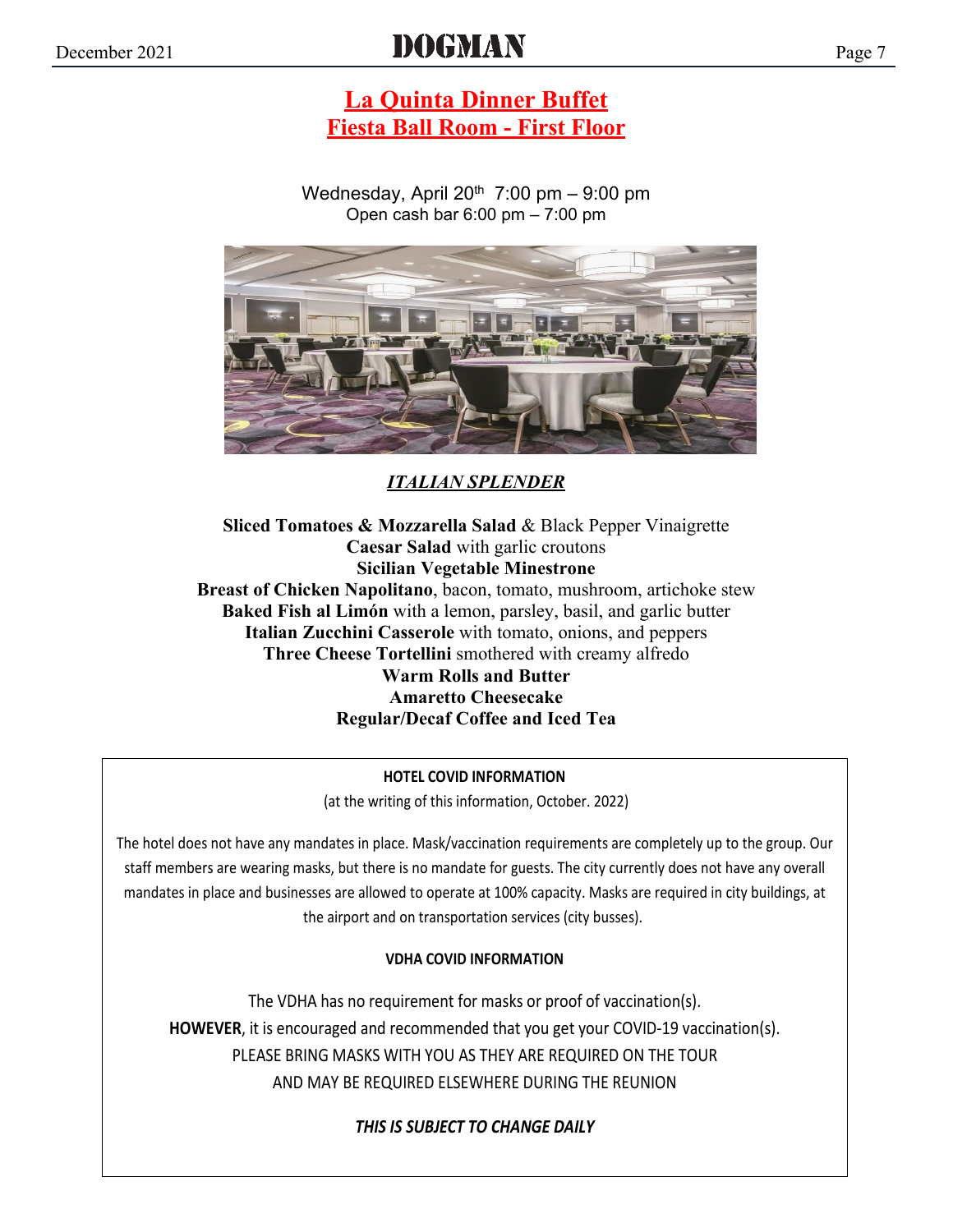# DOGMAN  $P_{\text{age 8}}$



# SAN ANTONIO, TX

#### 2022 REUNION REGISTRATION FORM

Monday, April 18<sup>th</sup> - Wednesday, April 20<sup>th</sup>, 2022

| DATE      | <b>EVENT</b>                                                  | COST   | QTY | TOTAL |
|-----------|---------------------------------------------------------------|--------|-----|-------|
|           | Reunion Registration Fee (Per Person attending)               | S55 pp |     |       |
| TUES-4/19 | Bus Tour 4 hrs.: Lackland AF Base - includes transportation * | 530 pp |     |       |
| WED-4/20  | Banquet Buffet Dinner: (6:00 pm Cash Bar / 7:00 pm Dinner)    | S60 pp |     |       |
|           | TO TAL A MOUNT DUE                                            |        |     |       |

\*SEE PAGE 2 FOR IMPORTANT INFORMATION \*TOUR 100-person capacity. Reservations on first come first served basis.

|                                            | To be completed by VDHA Treasurer |        |
|--------------------------------------------|-----------------------------------|--------|
| Name (As you want it on badge):            |                                   |        |
| <b>VDHA Member Number:</b>                 | UNIT:                             |        |
| Spouse Name (If attending):                |                                   |        |
| Guest(s) (if attending):                   |                                   |        |
| Street Address (member):                   |                                   |        |
|                                            |                                   |        |
| City                                       | State                             | Zip    |
| Phone Numbers (Primary / Cell):            |                                   |        |
| EM AIL ADDRESS (Required for Confirmation) |                                   |        |
| Emergency Contact # During Reunion         |                                   |        |
|                                            | Name                              | Number |

NOTE: Only ACTIVE VDHA members will have access to General Membership Meeting. You will be notified if your membership is NOT active when your registration form is received

- ٠ To Register and Pay, please complete all required pages, and mail all of them, along with your check/money order, payable to VDHA, to: VDHA, c/o Bob Palochik, Treasurer, 10125 Skye Saddle Ave., Las Vegas NV 89166-6546
- SORRY, PAYPAL payments will NOT be accepted for Registration Registration Form(s) & Payment(s) are due ABSOLUTLY NO LATER THAN APRIL 12, 2022
- **EXCEPTION IF ATTENDING TOUR, FORMS/PAYMENT MUST BE RECEIVED BY MARCH 15, 2022**
- Cancellations (with refund) will be accepted up to and including APRIL 12, 2022
- If you need to add, cancel, or modify your registration, or have any questions,

LA QUINTA BY WYNDAM SAN ANTONIO RIVERWALK INDIVIDUAL RESERVATIONS CAN BE MADE BY CALLING

#### 1800 753 3757

### YOU MUST reference GROUP CODE CG866V and PROPERTY # 53402 VIETNAM DOG HANDLER ASSOCIATION

to receive the group rate

WILL YOU BE STAYING AT THE LA QUINTA HOTEL WHERE THE REUNIOIN WILL BE HELD ?



NO

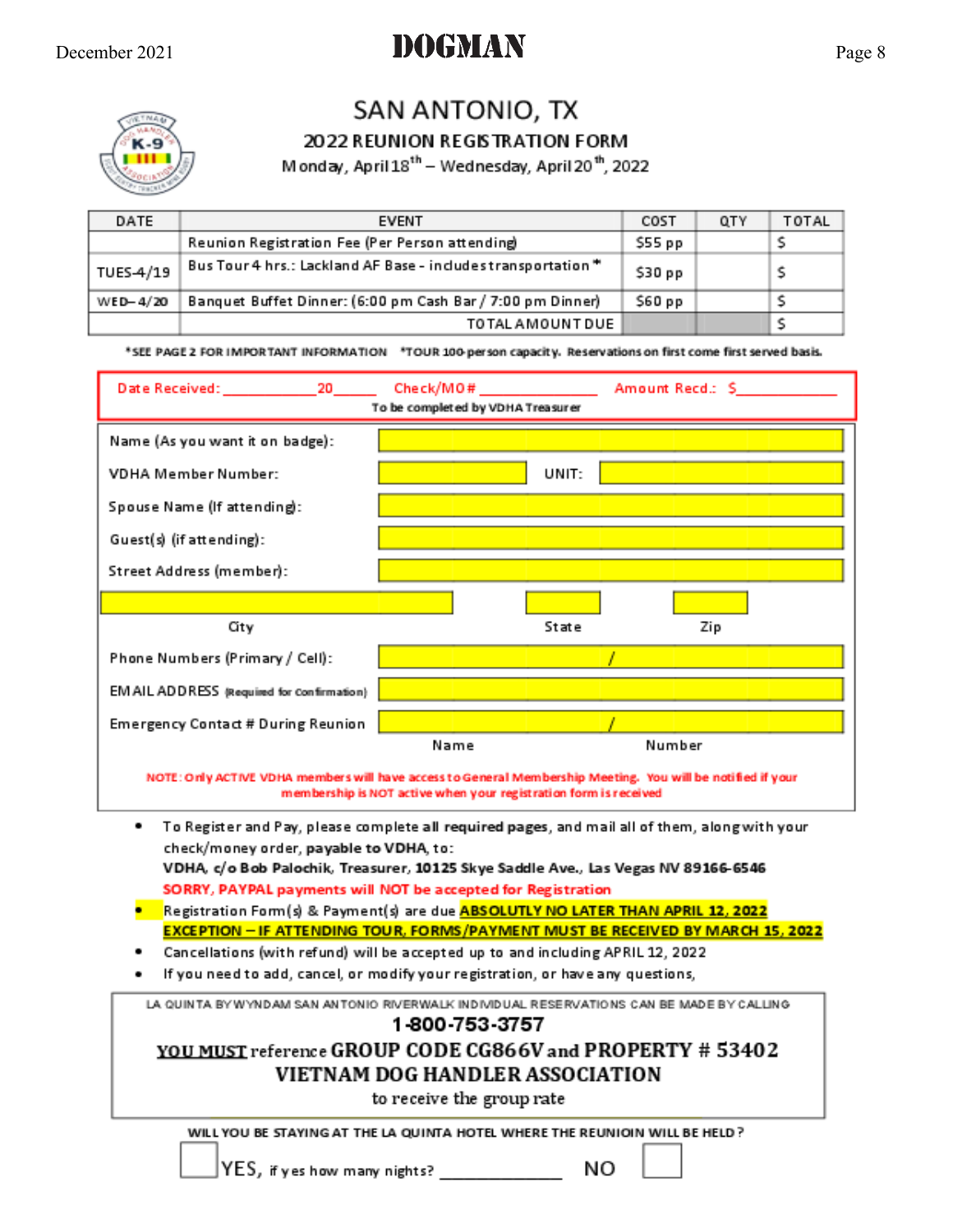| This is a requirement of the<br>Public Affairs Department<br>Lackland Air Force Base | K-9                                                                                                                                                                                                         | <b>ENTRANCE ON TO MILITARY</b><br><b>BASES REQUIRE REAL</b><br><b>DRIVERS LICENSE ID</b>                                                            |
|--------------------------------------------------------------------------------------|-------------------------------------------------------------------------------------------------------------------------------------------------------------------------------------------------------------|-----------------------------------------------------------------------------------------------------------------------------------------------------|
|                                                                                      |                                                                                                                                                                                                             | * ABSOLUTE REQUIREMENT FOR LACKLAND TOUR                                                                                                            |
|                                                                                      | NO EXCEPTIONS - WILL BE ENFORCED                                                                                                                                                                            |                                                                                                                                                     |
|                                                                                      | THE FOLLOWING INFORMATION MUST BE INCLUDED<br>WITH ALL REGISTRATIION FORMS IF YOU PLAN TO GO ON THE TOUR<br>MEMBERS / SPOUSE / GUEST(S) INCLUDED                                                            |                                                                                                                                                     |
|                                                                                      | THIS COMPLETED INFORMATION, ALONG WITH YOUR REGISTRATION FORM<br>(INCLUDING PAYMENT), MUST BE RECEIVED BY<br><b>MARCH 15, 2022</b>                                                                          |                                                                                                                                                     |
|                                                                                      | NOTE: March 15 <sup>th</sup> is the cut-off date for registrations including tour registration(s)<br>Registration(s) NOT ATTENDING TOUR will be accepted through April 12, 2022)                            |                                                                                                                                                     |
|                                                                                      | ** NO REQUEST TO GO ON THE TOUR WILL BE ACCEPTED<br>AFTER MARCH 15, 2022, OR AT THE REUNION**                                                                                                               |                                                                                                                                                     |
|                                                                                      | (PLEASE PRINT ALL INFORMATION CLEARLY)                                                                                                                                                                      |                                                                                                                                                     |
|                                                                                      | NO NICK NAMES OR ABBREVIATIONS                                                                                                                                                                              |                                                                                                                                                     |
|                                                                                      |                                                                                                                                                                                                             |                                                                                                                                                     |
| (MM/DD/YYYY)                                                                         |                                                                                                                                                                                                             | MILITARY BASES REQUIRE REAL ID DRIVER LICENSE                                                                                                       |
|                                                                                      | <b>MASKS ARE REQURED ON MILITARY BASES</b>                                                                                                                                                                  | IF HOLDING MILITARY ISSUED ID, YOU M UST PROVIDE THE NUMBER                                                                                         |
|                                                                                      | DIRECT QUOTE FROM DIRECTOR OF PUBLIC AFFAIRS, LACKLAND AIR FORCE BASE<br>Anyone with wants or warrants, even parking tickets, NEED NOT ATTEND<br>You will be detained at the gate for the properauthorities |                                                                                                                                                     |
|                                                                                      | (PLEASE PRINT ALL INFORMATION CLEARLY)                                                                                                                                                                      |                                                                                                                                                     |
|                                                                                      | NO NICK NAMES OR ABBREVIATIONS                                                                                                                                                                              |                                                                                                                                                     |
| (MM/DD/YYYY)                                                                         |                                                                                                                                                                                                             | DOB: ________________________CURRENT DL#: ___________________________________STATE ISSUED ________<br>MILITARY BASES REQUIRE REAL ID DRIVER LICENSE |
| IF HOLDING MILITARY ISSUED ID, YOU MUST PROVIDE THE NUMBER _____________________     |                                                                                                                                                                                                             |                                                                                                                                                     |

## **MASKS ARE REQURED ON MILITARY BASES**